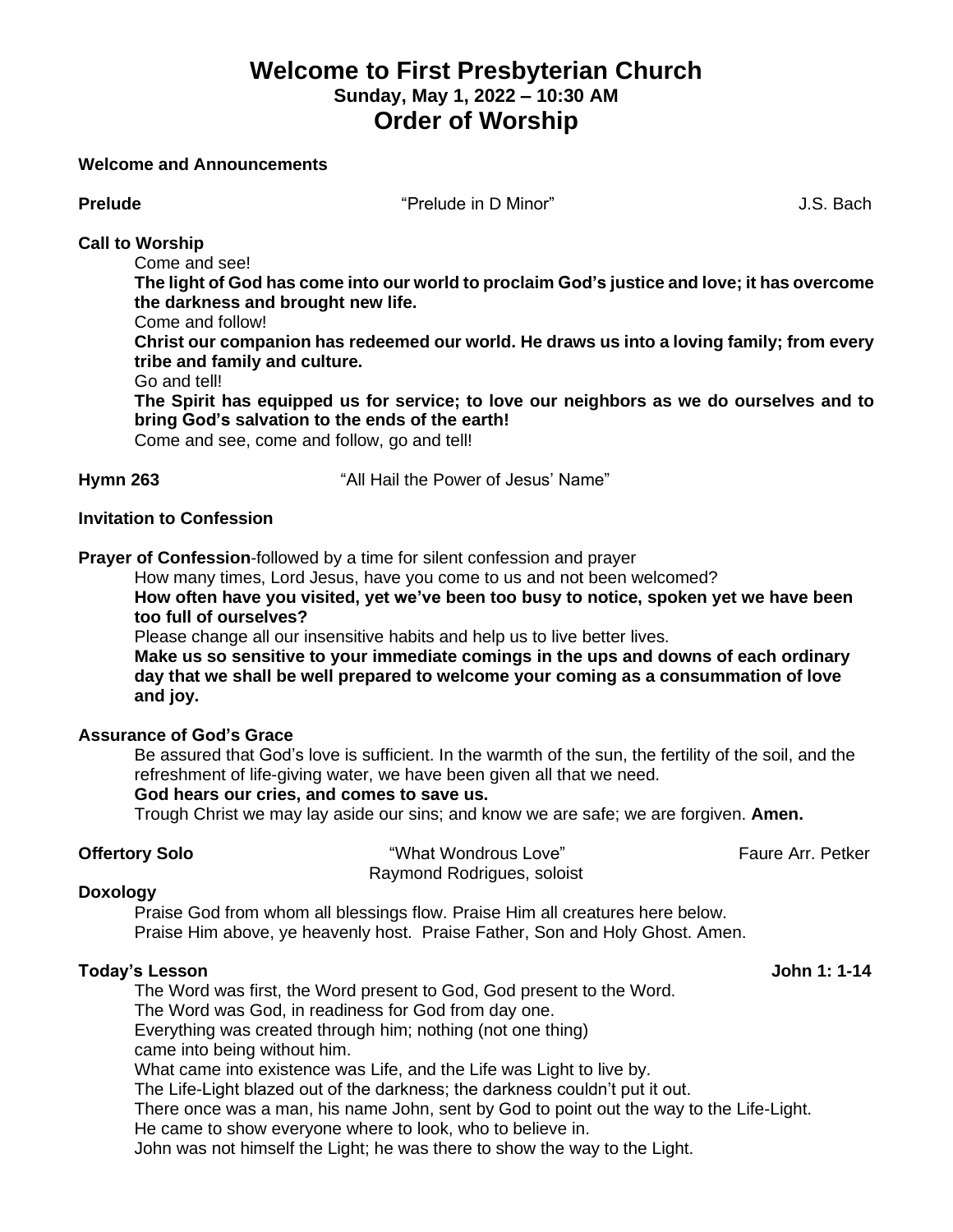The Life-Light was the real thing: Every person entering Life he brings into Light. He was in the world and the world was there through him, and yet the world didn't even notice. He came to his own people, but they didn't want him. But whoever did want him, who believed he was who he claimed and would do what he said, He made to be their true selves, their child-of-God selves. These are the God-begotten, not blood-begotten, not flesh-begotten, not sex-begotten. The Word became flesh and blood, and moved into the neighborhood. We saw the glory with our own eyes, the one-of-a-kind glory, like Father, like Son, Generous inside and out, true from start to finish.

**Sermon** "The Birth of the King"

**The Sacrament of the Lord's Table**

**Invitation to the Lord's Table**

**Prayer of Thanksgiving**

**Words of institution**

**Breaking of Bread**

**Distribution of the Elements and Communion of the People**

**Our Father who art in heaven, hallowed be Thy name. Thy kingdom come. Thy will be done on earth as it is in heaven. Give us this day our daily bread; and forgive us our debts; as we forgive our debtors; and lead us not into temptation, but deliver us from evil. For Thine is the kingdom and the power and the glory forever. Amen.**

**Hymn 363** "Rejoice, the Lord is King!"

# **Benediction**

### **Postlude/Prayers for the Journey**

All who would like to receive prayer for themselves or others are invited to come forward, during the postlude, to pray with one of our pastors or an elder.





First Presbyterian Church's Peace, Love and a Bag of Chips is looking for **new/gently-used** t-shirts and sock donations. There will be a collection bin placed in the Courtyard Lobby.

*"And he would answer and say to them, "The man who has two tunics is to share with him who has none; and he who has food is to do likewise." -Luke 3:11*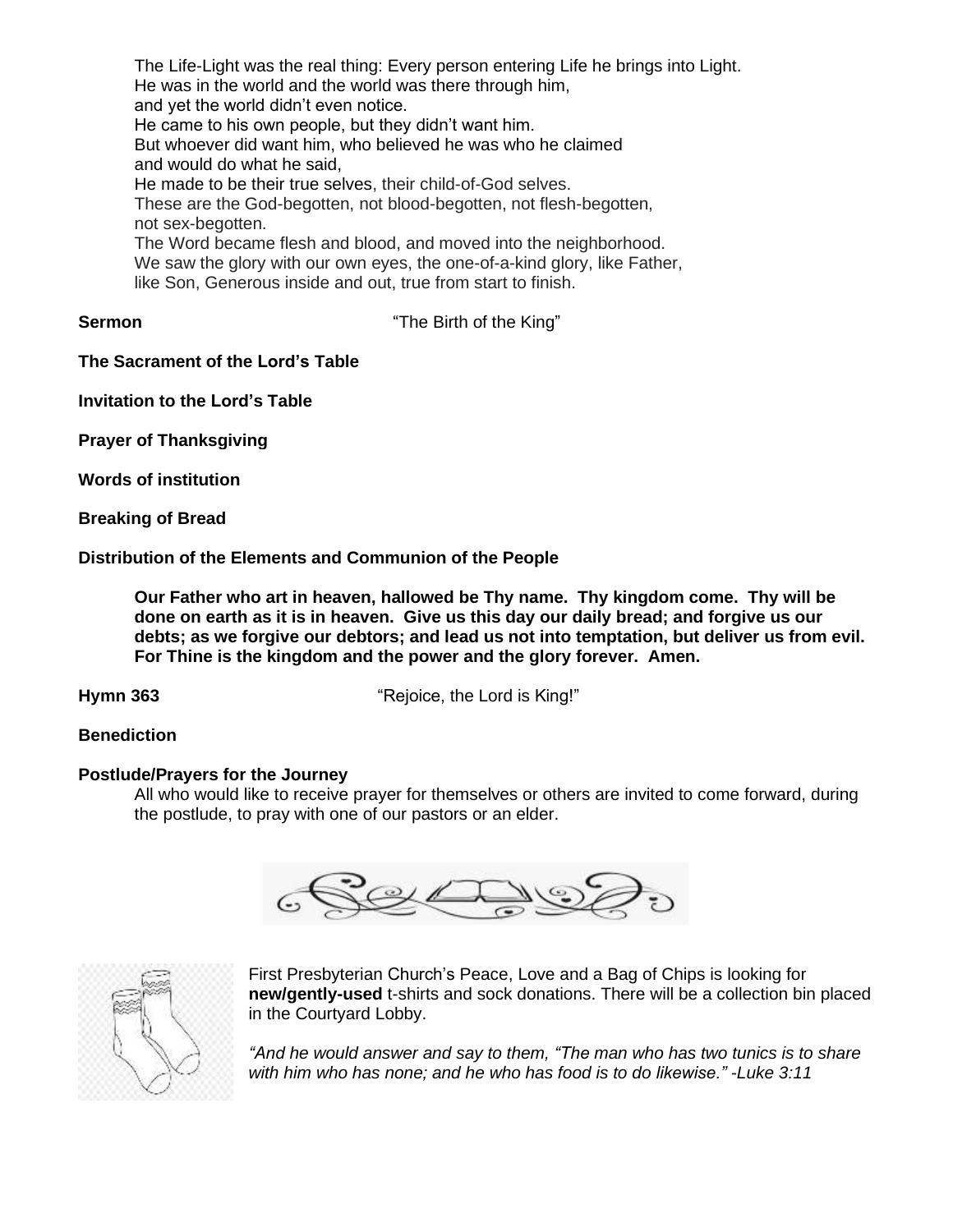# **Church Staff**

Steve Frazier – Covenant Pastor Billy Ricketts – Pastor for Admin and Mission Outreach Edna Broadhurst – Director of Music Gabrielle Goodrich – Secretary

In the name of Jesus Christ, welcome to this morning's service of worship. Thank you for helping us maintain social distancing and a clean worship environment. Until the Corona Virus is no longer a health threat, we are participating in a more limited liturgy. Tithes and offerings may be placed in the offering plate on the piano by the front Exit door.

# **Week of May 1 - Prayers of the People**

- Brian Patgorski
- Bill Westbrook
- Lane Pittman
- Rose Layman
- Agnes McFadden
- Emily Bond
- Linda Thompson
- Monica Manley
- AT Mayo
- Bobbie Stegall
- Those who have COVID
- Schools and educators

# **MAY BIRTHDAYS**

- 1 Jean Byers
- 8 David Culpepper
- 12 Yolanda Faas
- 12 Charlie McCormick
- 15 Joyce Wright
- 18 Elizabeth Turner
- 20 Corey McCormick
- 21 Bob Graupmann
- 26 Diana Taylor
- 30 Scott Taylor
- 31 Monica Manley